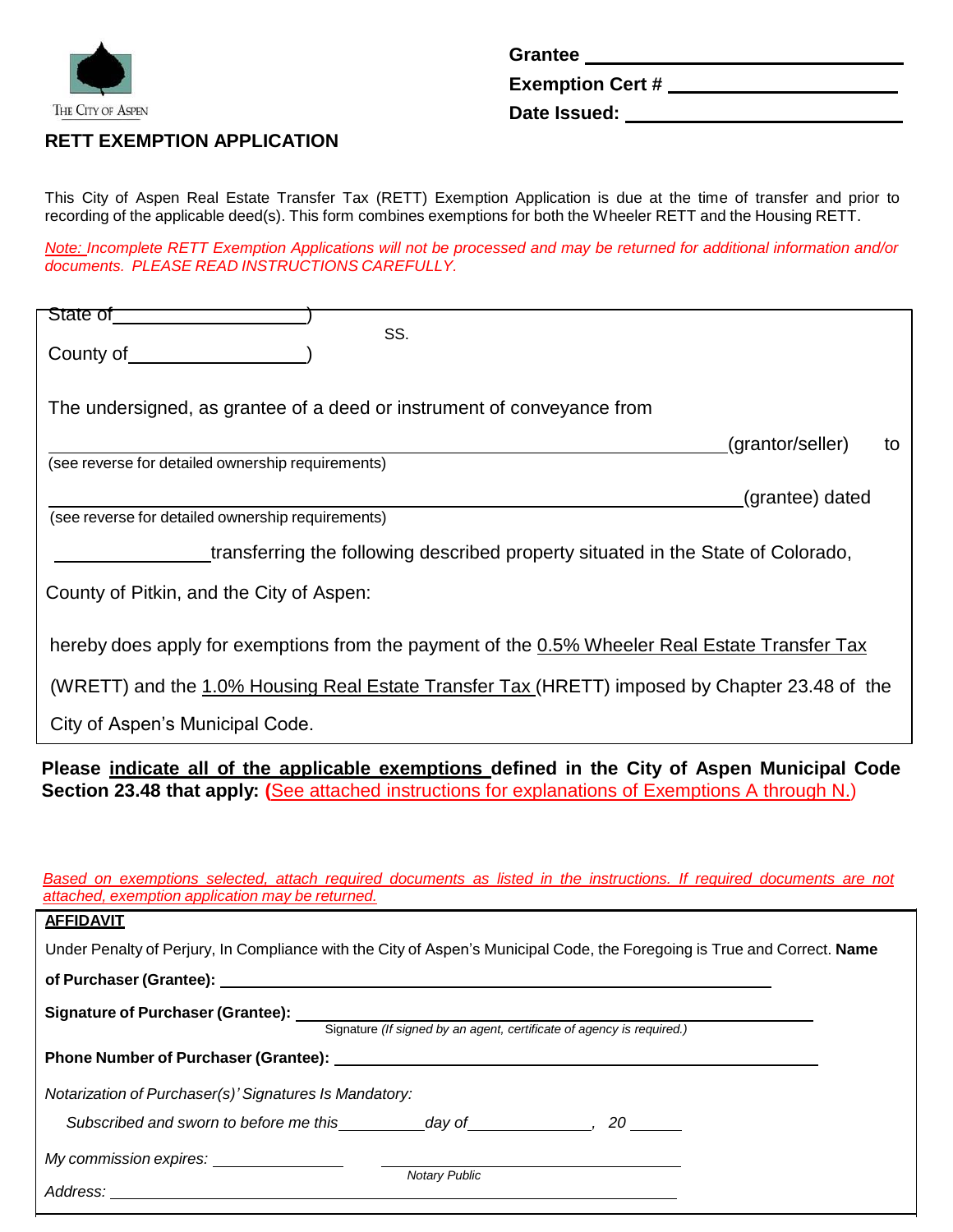# **PLEASE PROVIDE INDIVIDUAL OWNERSHIP DETAILS AS NOTED BELOW:**

When the grantor or grantee are corporations, LLC's, LLP's, PC's, partnerships, trusts, etc. the City of Aspen requires documentation of each of the individual owners and their respective %'s of ownership in order to determine the propriety of RETT Exemption requests. Please indicate the individual full names of the grantors and grantees below and attach substantiating documentation such as corporate resolutions or partnership agreements which clearly support the individual ownerships and percentages listed below:

|                  | List All Individual's Names (First & Last Name) with Interest in Grantor Entity:         |                |          |               |  |  |
|------------------|------------------------------------------------------------------------------------------|----------------|----------|---------------|--|--|
|                  |                                                                                          | % of Ownership | $\equiv$ | $\%$          |  |  |
| $\mathbf{2}$     |                                                                                          | % of Ownership | =        | $\%$          |  |  |
| 3                |                                                                                          | % of Ownership | $\equiv$ | $\%$          |  |  |
| $\boldsymbol{4}$ |                                                                                          | % of Ownership | $=$      | $\frac{0}{0}$ |  |  |
|                  | (If additional space is required, please attach a list of grantors and %'s of ownership) | <b>TOTAL</b>   | -        | <b>100%</b>   |  |  |

# **List All Individual's Names (First & Last Name) with Interest in Grantee Entity:**

|   |                                                                                          | % of Ownership | $\equiv$ | %       |
|---|------------------------------------------------------------------------------------------|----------------|----------|---------|
|   |                                                                                          | % of Ownership | $=$      | %       |
| 2 |                                                                                          | % of Ownership | $=$      | %       |
|   |                                                                                          | % of Ownership | $=$      | %       |
|   | (If additional space is required, please attach a list of grantees and %'s of ownership) | <b>TOTAL</b>   | =        | $100\%$ |

# **CERTIFICATE(S) OF EXEMPTION FROM CITY OF ASPEN RETT(S):**

I hereby certify that the within described transfer of real property is exempt from payments of the Wheeler Real Estate Transfer Tax (WRETT) and the Housing Real Estate Transfer Tax (HRETT).

Print Name of Official Signer

Signature of City Official

Date:

Any person whose claim of exemption, duly applied for under the provisions of Chapter 23.48 of the City of Aspen's Municipal Code, is denied by the Director of Finance, may immediately appeal to the City Council for a determination of such exemption and such appeal shall be considered by the City Council at its' next regular meeting. In event of a determination by the City Council favorable to said grantee, any amount previously deposited, or so much therefore as may be allowed by the Council, *shall be promptly refunded to said grantee.*

| For More Information, please contact:                                                                                                                    |
|----------------------------------------------------------------------------------------------------------------------------------------------------------|
| <b>Pete Strecker, Finance Director</b>                                                                                                                   |
| Phone: 970-920-5007<br>E-mail: Pete.Strecker@cityofaspen.com                                                                                             |
| 130 South Galena Street<br>Aspen, Colorado 81611                                                                                                         |
| <b>City of Aspen Municipal Code Web Page Address:</b><br>https://www.cityofaspen.com/DocumentCenter/View/230/Title-23-Taxation-1-2-3-PDF<br>(Section 23) |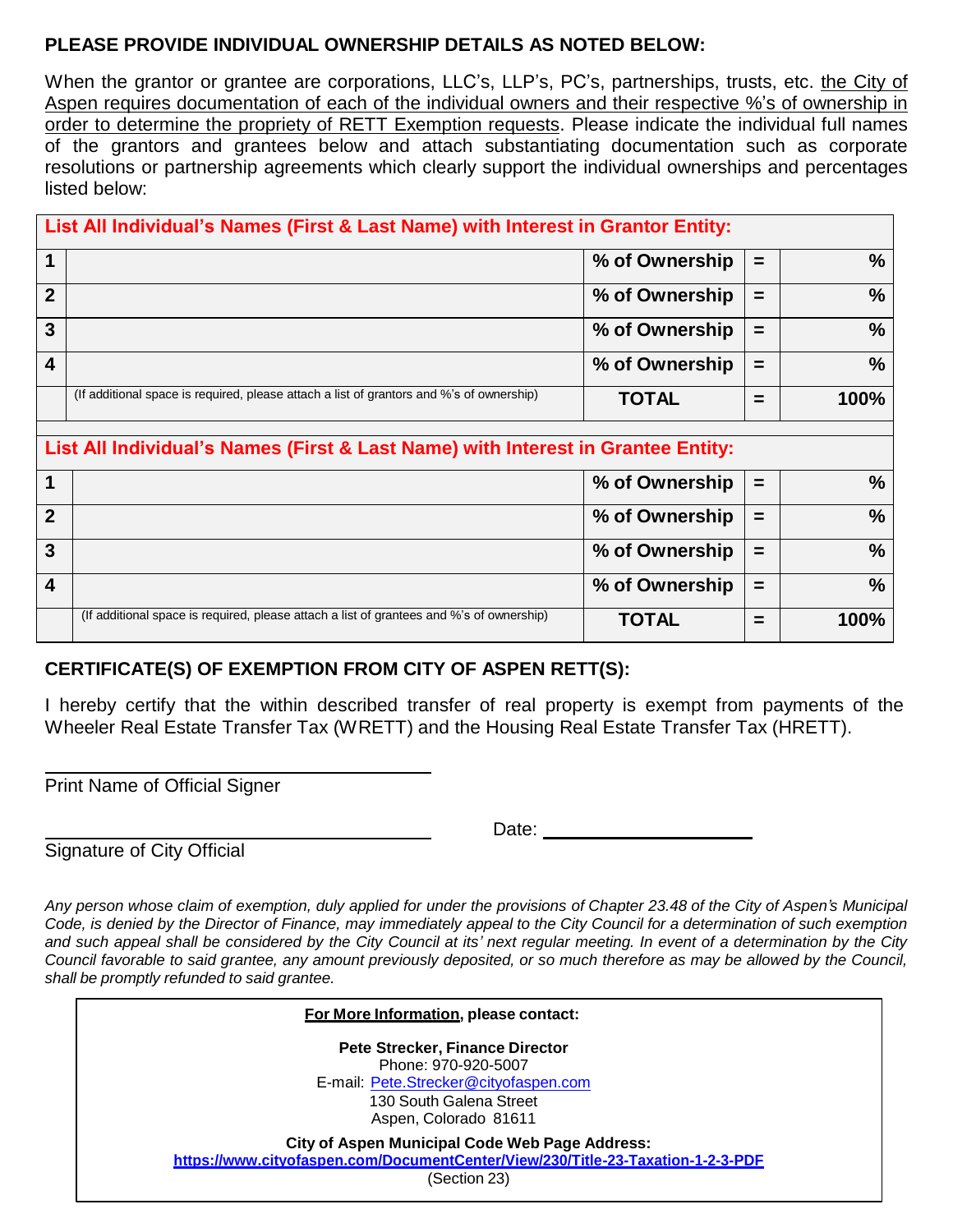## *RETT EXEMPTION INSTRUCTIONS*

### **EXEMPTIONS FROM THE CITY OF ASPEN'S RETT'S:**

In general, the basic substantiation required for a RETT exemption will be detailed legal documents as noted below each section of the municipal code provided below.

### **COMMON EXEMPTION REQUESTS:**

In the case of a gift or a "no change of individual %'s of ownership" and/or "no consideration" transaction, one or more of the following types of documents may be required:

- 1) A statement on the deed itself stating that no consideration in excess of \$500 is being exchanged. Exemption (C).
- 2) Legal documents proving that there has been no change in ownership through the detailed delineation of individual owners and the %'s of ownership which each owner holds, both before and after the real estate transaction, in order to substantiate that the %'s of ownership retained by each owner has not changed. Documents such as partnership agreements for all limited liability companies, limited liability partnerships, or similar types of ownership organizations may be required to provide proof of exemption. In the case of corporations, a copy of the corporate resolution stating the individual owners and the %'s of the outstanding stock of the corporation held may be required. In the event any of the owners indicated in any of these documents are other than individual's names, the City will require the same type of documentation for such organizations until the actual individual owners' names and %'s of ownership are determined. (Exemption "OTHER").

#### The following has been excerpted from the City of Aspen Municipal Code Chapter 23. After each one, the types of acceptable documentation *required are indicated:*

#### (A) Any document wherein the United States, or any agency or instrumentality thereof, the State of Colorado, any county, city and county, **municipality, district or other political subdivision of this state, is either the grantor or grantee;**

In the event the governmental status of a grantor or grantee is unknown, a legal document proving that the grantor or grantee is in fact a *governmental entity, such as a certified copy of the approved and enacted referendum which created the governmental entity.*

#### (B) Any document wherein the grantee corporation, association or trust has been organized, operated and maintained solely and exclusively for **charitable or religious purposes;**

**•** *A copy of the IRS Code Section 501(c)3 certification that the subject organization is in fact a charitable organization.*

#### (C) Any document granting or conveying title to real property in consequence of a gift of such property, where no consideration other than love **and affection, charitable donation or nominal compensation is evidenced by the terms of the instrument of transfer;**

• Evidentiary documentary proof of the gift or charitable status of the exchange of property such as a statement on the deed itself stating that no *consideration other than love and affection is being exchanged or that no consideration in excess of \$500 is being exchanged.*

(D) Any document terminating or evidencing termination of a joint tenancy in real property except where additional consideration of value is paid in connection with such termination, or a decree or agreement partitioning real property held under common ownership unless a consideration **of value is paid in connection therewith;**

Evidentiary documentary proof of the termination of such joint tenancy for no compensation such as a statement on the deed itself that states that *the purpose of the deed is to terminate joint tenancy.*

#### **(E) The transfer of title or change of interest in real property by reason of death, will or decree of distribution;**

**•** *A copy of the death certificate and will stating that the grantee is the recipient of such property.*

#### (F) Transfers made pursuant to mergers or consolidations of corporations, or by a subsidiary to a parent corporation for no consideration other **than cancellation or surrender of the subsidiary's stock;**

A clear notarized narrative description of the subject transaction with copies of the substantiating legal documents clearly indicating that there *was in fact no consideration exchanged in the corporate transaction other than the surrender of the subsidiary's stock.*

#### (G) Any deed or conveyance made and delivered without consideration for the purpose of confirming, correcting, modifying, or supplementing a transfer previously recorded; making minor boundary adjustments, removing clouds on titles; or granting easements, rights-of-way or licenses;

**•** *Such deeds are normally headed at the top with the words "Correction Deed". Correction deeds should evidence that no change in principals or % of ownership of principals to the transaction has occurred.*

#### (H) Any decree or order of a court of record determining or resting title, including a final order awarding title pursuant to a condemnation **proceeding;**

**•** *A copy of the court decree or order.*

#### **( I ) Any deed granting or conveying title to cemetery lots;**

**•** *A clear property description on the deed indicating that the deed is in fact for a cemetery lot.*

(J) Any lease of any real property (or assignment or transfer of any interest in any such lease) provided such lease by its terms does not constitute a de facto conveyance of the subject property. In the latter event the real estate transfer tax shall be based upon the capitalization at five (5) percent of the average annual rental over the entire term of the lease, including any renewal term, plus the actual consideration, other than rent, paid or to be paid. When the average annual rental cannot be determined, or at the election of the Director of Finance, the tax shall be **based upon the assessed value of the property covered by the lease;**

• A copy of the subject lease and a clear indication through notarized statement or other legal document indicating that the lease does not *constitute a de facto conveyance of property.*

### **(K) Any mineral deed or royalty deed;**

**•** *A clear indication on the deed itself that the subject deed is in fact a "mineral" or "royalty deed".*